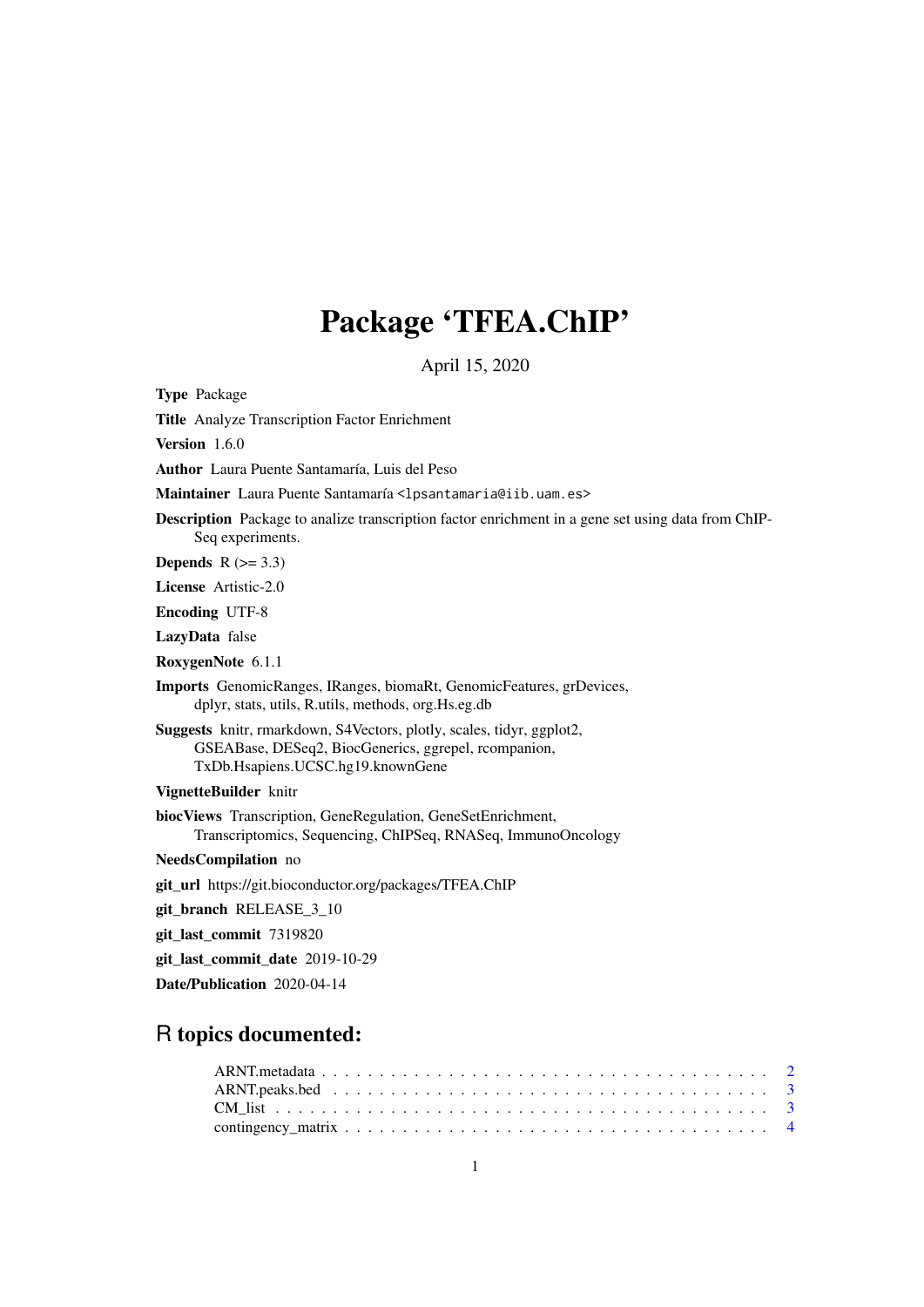# <span id="page-1-0"></span>2 ARNT.metadata

|              |            | $\overline{4}$ |
|--------------|------------|----------------|
|              |            | 5              |
|              |            | 5              |
|              |            | 6              |
|              | getCMstats | 6              |
|              |            | 7              |
|              |            | $\overline{7}$ |
|              | gr.list    | 8              |
|              |            | 8              |
|              |            | 9              |
|              |            | 9              |
|              |            | 10             |
|              |            | <b>10</b>      |
|              |            | 11             |
|              |            | 12             |
|              |            | 12             |
|              |            | 13             |
|              |            | 13             |
|              | Mat01      | 14             |
|              |            | 14             |
|              |            | 15             |
|              |            | 15             |
|              |            | 16             |
|              |            | 17             |
|              |            | 18             |
|              |            | 18             |
|              |            | 19             |
|              |            | 20             |
|              |            | <b>20</b>      |
|              |            |                |
|              |            |                |
| <b>Index</b> |            | 22             |

ARNT.metadata *Metadata data frame*

# Description

Used to run examples. Data frame containing metadata information for the ChIP-Seq GSM2390643. Fields in the data frame:

- Name: Name of the file.
- Accession: Accession ID of the experiment.
- Cell: Cell line or tissue.
- 'Cell Type': More information about the cells.
- Treatment
- Antibody
- TF: Transcription factor tested in the ChIP-Seq experiment.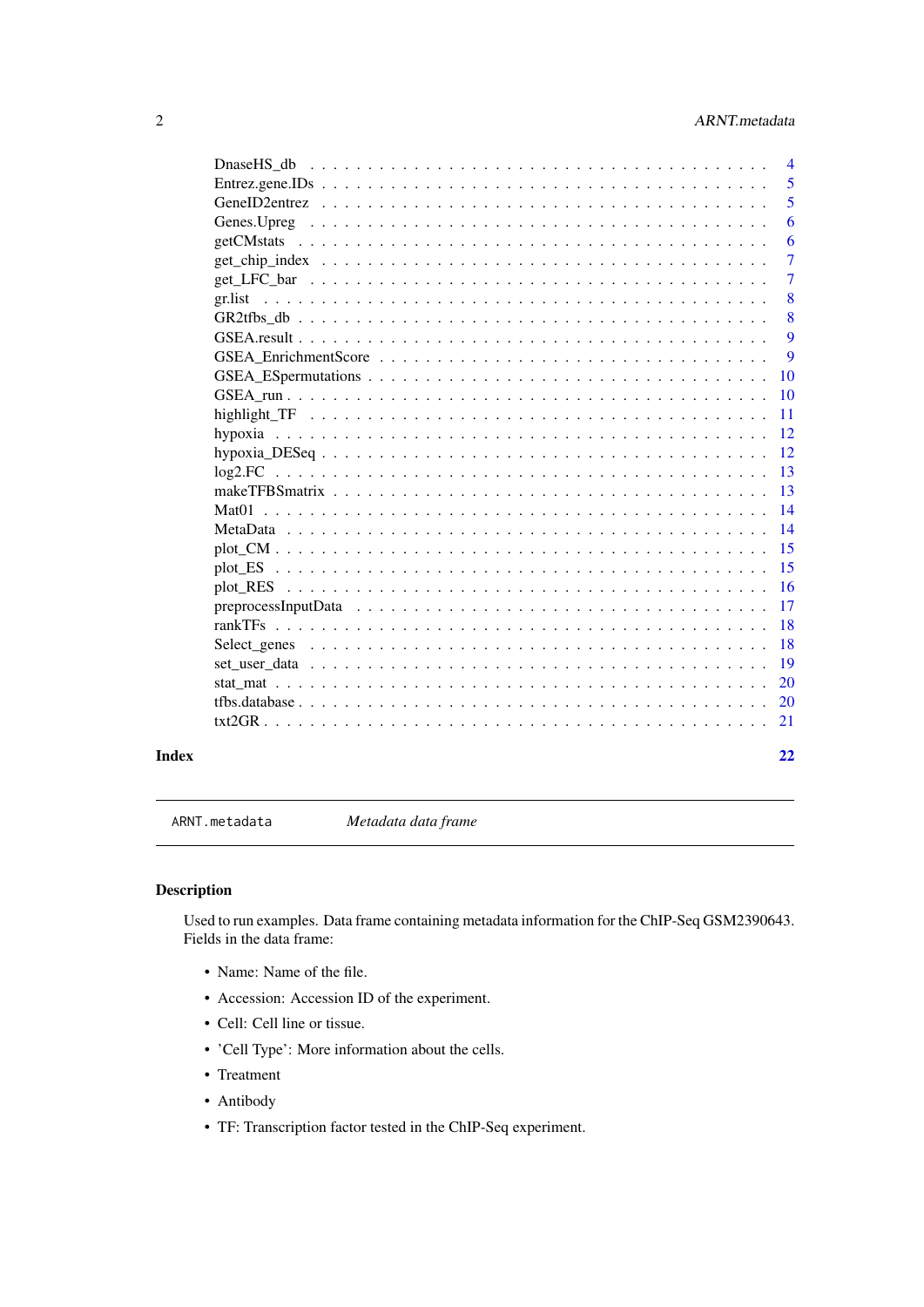<span id="page-2-0"></span>ARNT.peaks.bed 3

# Usage

data("ARNT.metadata")

# Format

a data frame of one row and 7 variables.

ARNT.peaks.bed *ChIP-Seq dataset*

#### Description

Used to run examples. Data frame containing peak information from the ChIP-Seq GSM2390643. Fields in the data frame:

- Name: Name of the file.
- chr: Chromosome, factor
- start: Start coordinate for each peak
- end: End coordinate for each peak
- X.10.log.pvalue.: log10(p-Value) for each peak.

#### Usage

```
data("ARNT.peaks.bed")
```
#### Format

a data frame of 2140 rows and 4 variables.

CM\_list *List of contingency matrix*

# Description

Used to run examples. List of 10 contingency matrix, output of the function "contingency\_matrix" from the TFEA.ChIP package.

# Usage

data("CM\_list")

#### Format

a list of 10 contingency matrix.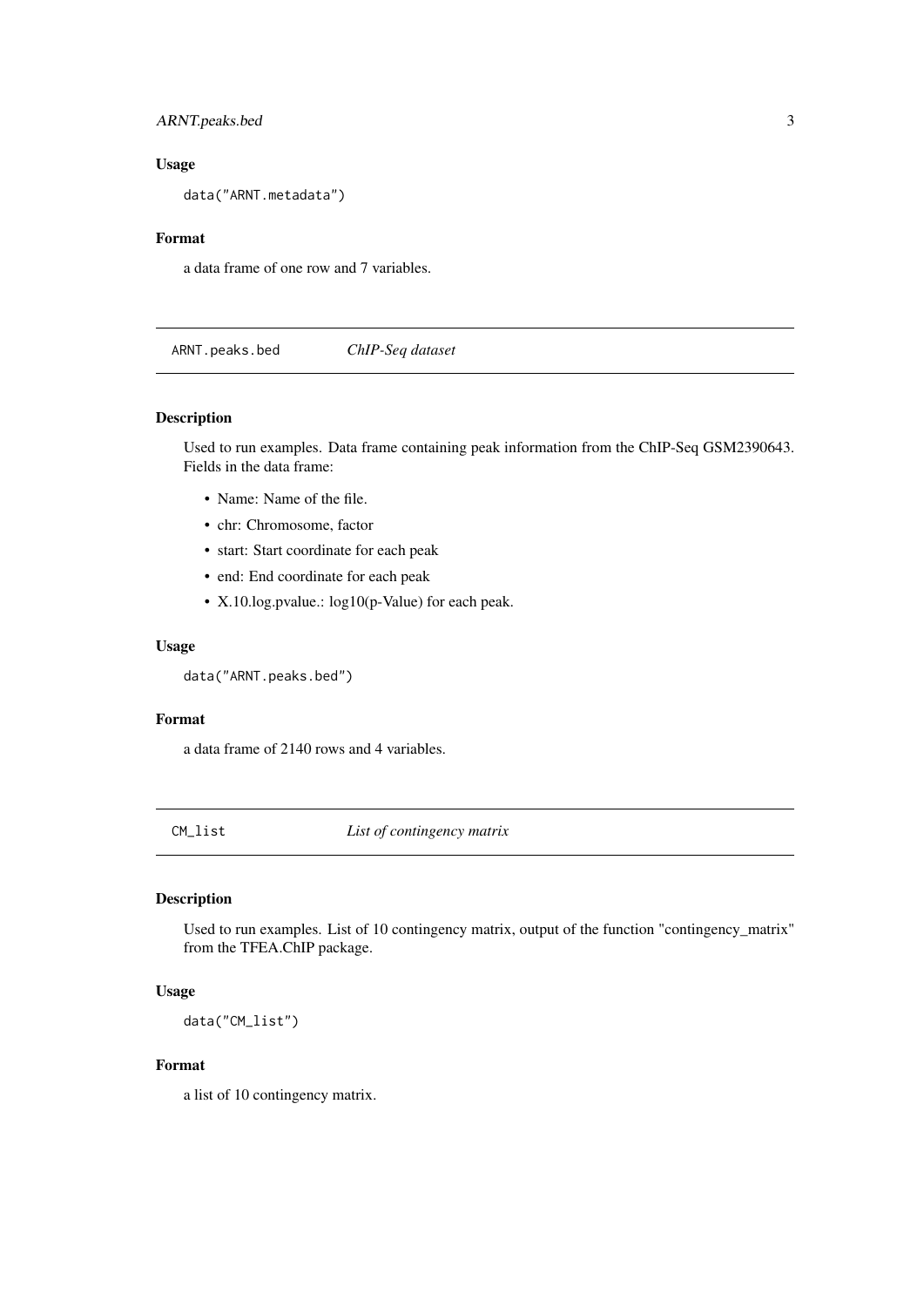<span id="page-3-0"></span>contingency\_matrix *Computes 2x2 contingency matrices*

# Description

Function to compute contingency 2x2 matrix by the partition of the two gene ID lists according to the presence or absence of the terms in these list in a ChIP-Seq binding database.

#### Usage

```
contingency_matrix(test_list, control_list,
  chip\_index = get\_chip\_index()
```
#### Arguments

| test_list    | List of gene Entrez IDs                                                                                                                                                                            |
|--------------|----------------------------------------------------------------------------------------------------------------------------------------------------------------------------------------------------|
| control_list | If not provided, all human genes not present in test_list will be used as control.                                                                                                                 |
| chip_index   | Output of the function "get_chip_index", a data frame containing accession IDs<br>of ChIPs on the database and the TF each one tests. If not provided, the whole<br>internal database will be used |

# Value

List of contingency matrices, one CM per element in chip\_index (i.e. per ChIP-seq dataset).

# Examples

data('Genes.Upreg',package = 'TFEA.ChIP') CM\_list\_UP <- contingency\_matrix(Genes.Upreg)

DnaseHS\_db *DHS databse*

#### Description

Used to run examples. Part of a DHS database storing 76 sites for the human genome in GenomicRanges format.

# Usage

data("DnaseHS\_db")

# Format

GenomicRanges object with 76 elements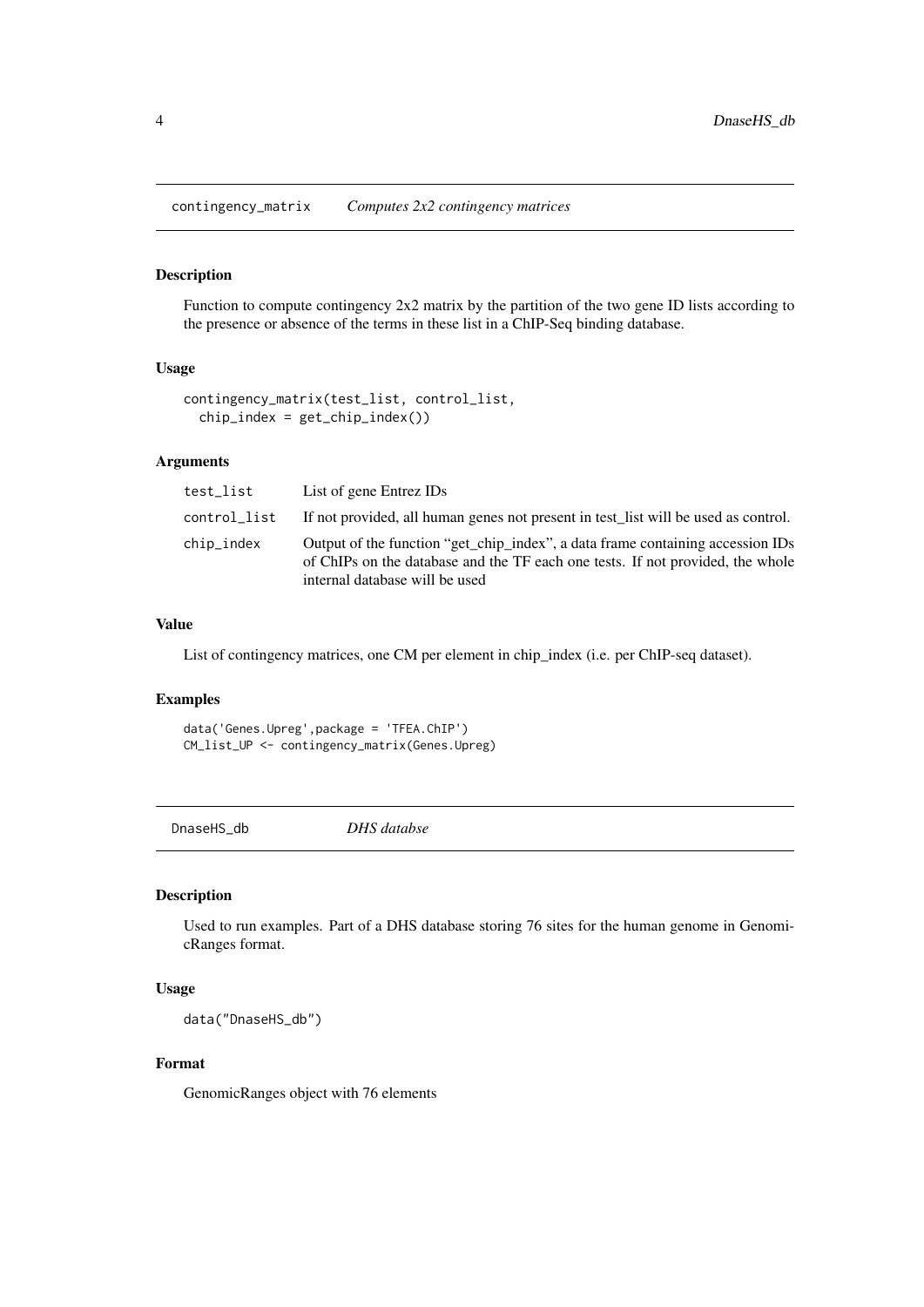<span id="page-4-0"></span>Entrez.gene.IDs *List of Entrez Gene IDs*

#### **Description**

Used to run examples. Array of 2754 Entrez Gene IDs extracted from an RNA-Seq experiment sorted by log(Fold Change).

#### Usage

```
data("Entrez.gene.IDs")
```
#### Format

Array of 2754 Entrez Gene IDs.

GeneID2entrez *Translates gene IDs from Gene Symbol or Ensemble ID to Entrez ID.*

# Description

Translates mouse or human gene IDs from Gene Symbol or Ensemble Gene ID to Entrez Gene ID using the IDs approved by HGNC. When translating from Gene Symbol, keep in mind that many genes have been given more than one symbol through the years. This function will return the Entrez ID corresponding to the currently approved symbols if they exist, otherwise NA is returned. In addition some genes might map to more than one Entrez ID, in this case gene is assigned to the first match and a warning is displayed.

#### Usage

```
GeneID2entrez(gene.IDs, return.Matrix = FALSE, mode = "h2h")
```
#### Arguments

| gene.IDs      | Array of Gene Symbols or Ensemble Gene IDs.                                                                                                                      |
|---------------|------------------------------------------------------------------------------------------------------------------------------------------------------------------|
| return.Matrix | T/F. When TRUE, the function returns a matrix $[n, 2]$ , one column with the gene<br>symbols or Ensemble IDs, another with their respective Entrez IDs.          |
| mode          | Specify the organism used: 'h2h' for homo sapiens gene IDs, 'm2m' for mouse<br>gene IDs, or 'm2h' to get the corresponding human gene IDs from a mouse<br>input. |

# Value

Vector or matrix containing the Entrez IDs(or NA) corresponding to every element of the input.

```
GeneID2entrez(c('TNMD','DPM1','SCYL3','FGR','CFH','FUCA2','GCLC'))
GeneID2entrez(c('Mcm6', 'Rpl7', 'Itch' ), mode ="m2m")
```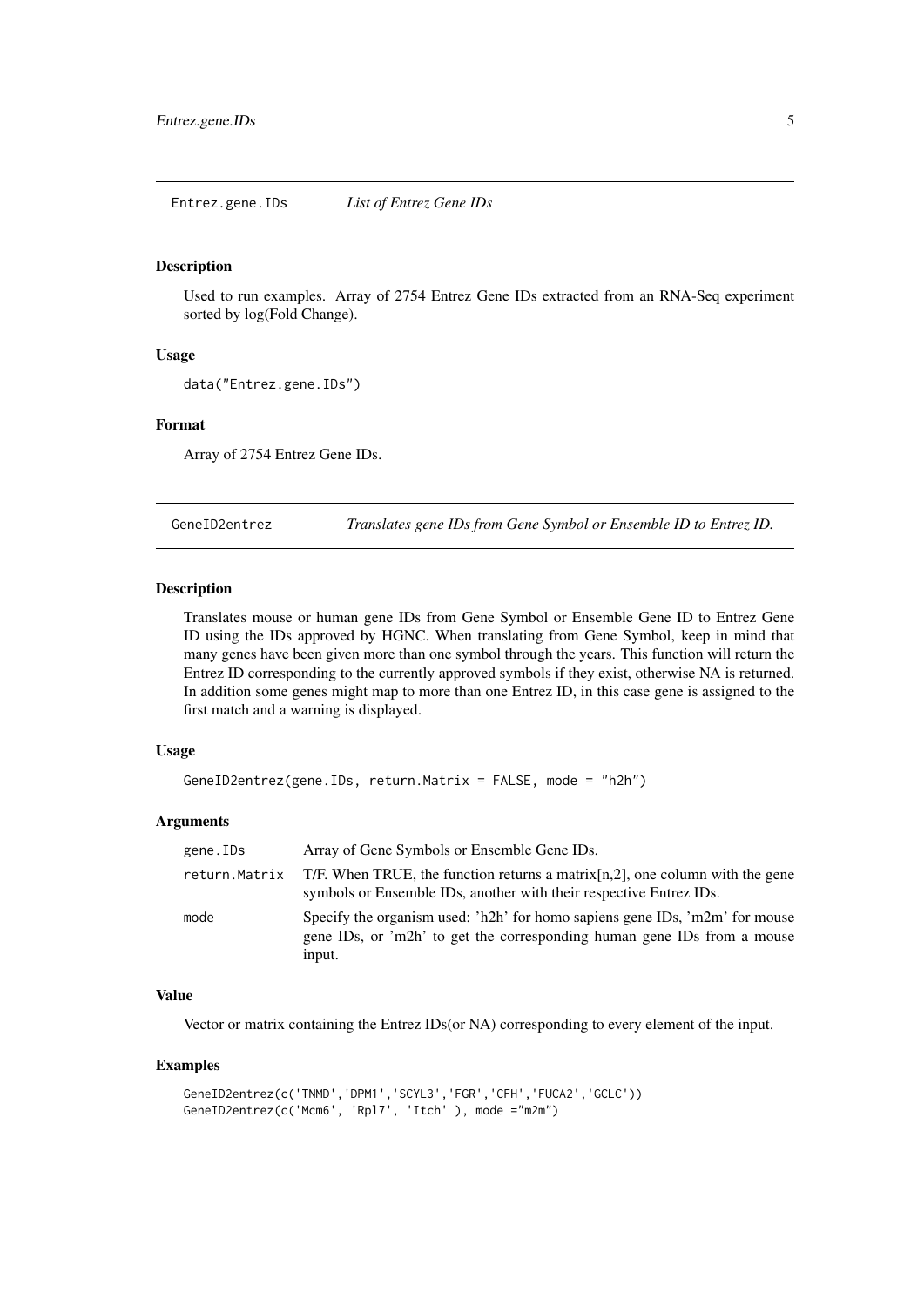<span id="page-5-0"></span>

Used to run examples. Array of 342 Entrez Gene IDs extracted from upregulated genes in an RNA-Seq experiment.

#### Usage

```
data("Genes.Upreg")
```
#### Format

Array of 2754 Entrez Gene IDs.

getCMstats *Generate statistical parameters from a contingency\_matrix output*

#### Description

From a list of contingency matrices, such as the output from "contingency\_matrix", this function computes a fisher's exact test for each matrix and generates a data frame that stores accession ID of a ChIP-Seq experiment, the TF tested in that experiment, the p-value and the odds ratio resulting from the test.

#### Usage

```
getCMstats(contMatrix_list, chip_index = get_chip_index())
```
# Arguments

| contMatrix_list |                                                                                                                                                                                                    |
|-----------------|----------------------------------------------------------------------------------------------------------------------------------------------------------------------------------------------------|
|                 | Output of "contingency_matrix", a list of contingency matrix.                                                                                                                                      |
| chip_index      | Output of the function "get_chip_index", a data frame containing accession IDs<br>of ChIPs on the database and the TF each one tests. If not provided, the whole<br>internal database will be used |

# Value

Data frame containing accession ID of a ChIP-Seq experiment and its experimental conditions, the TF tested in that experiment, raw and adjusted p-values, odds-ratio, and euclidean distance. and FDR-adjusted p-values (-10\*log10 adj.pvalue).

```
data('CM_list',package = 'TFEA.ChIP')
stats_mat_UP <- getCMstats(CM_list)
```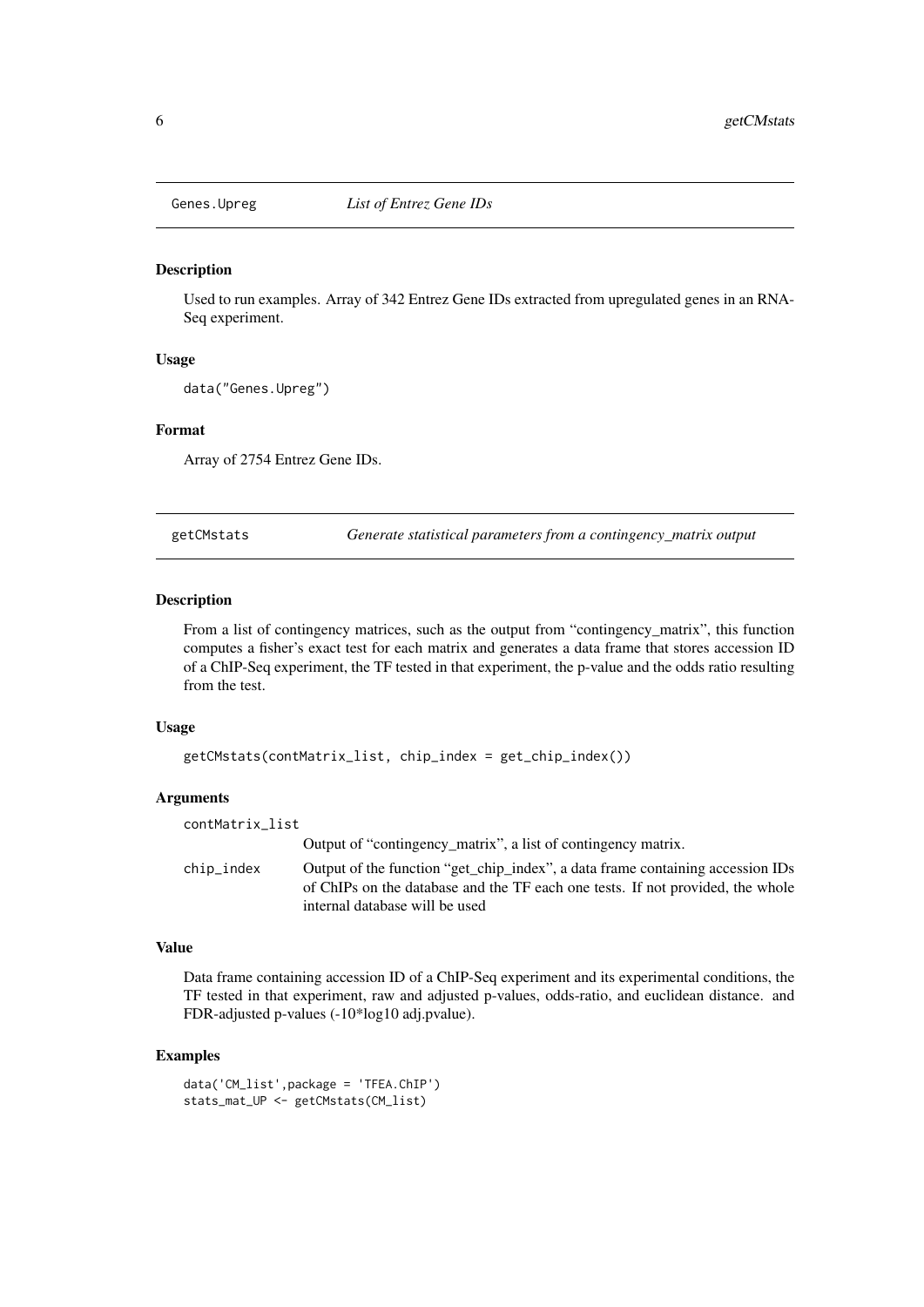<span id="page-6-0"></span>

Function to create a data frame containing the ChIP-Seq dataset accession IDs and the transcription factor tested in each ChIP. This index is used in functions like "contingency\_matrix" and "GSEA\_run" as a filter to select specific ChIPs or transcription factors to run an analysis.

### Usage

```
get_chip_index(encodeFilter = FALSE, TFfilter = NULL)
```
#### Arguments

| encodeFilter | (Optional) If TRUE, only ENCODE ChIP-Seqs are included in the index. |
|--------------|----------------------------------------------------------------------|
| TFfilter     | (Optional) Transcription factors of interest.                        |

# Value

Data frame containig the accession ID and TF for every ChIP-Seq experiment included in the metadata files.

# Examples

```
get_chip_index(encodeFilter = TRUE)
get_chip_index(TFfilter=c('SMAD2','SMAD4'))
```
get\_LFC\_bar *Plots a color bar from log2(Fold Change) values.*

#### Description

Function to plot a color bar from log2(Fold Change) values from an expression experiment.

#### Usage

```
get_LFC_bar(LFC)
```
#### Arguments

LFC Vector of log2(fold change) values arranged from higher to lower. Use ony the values of genes that have an Entrez ID.

# Value

Plotly heatmap plot -log2(fold change) bar-.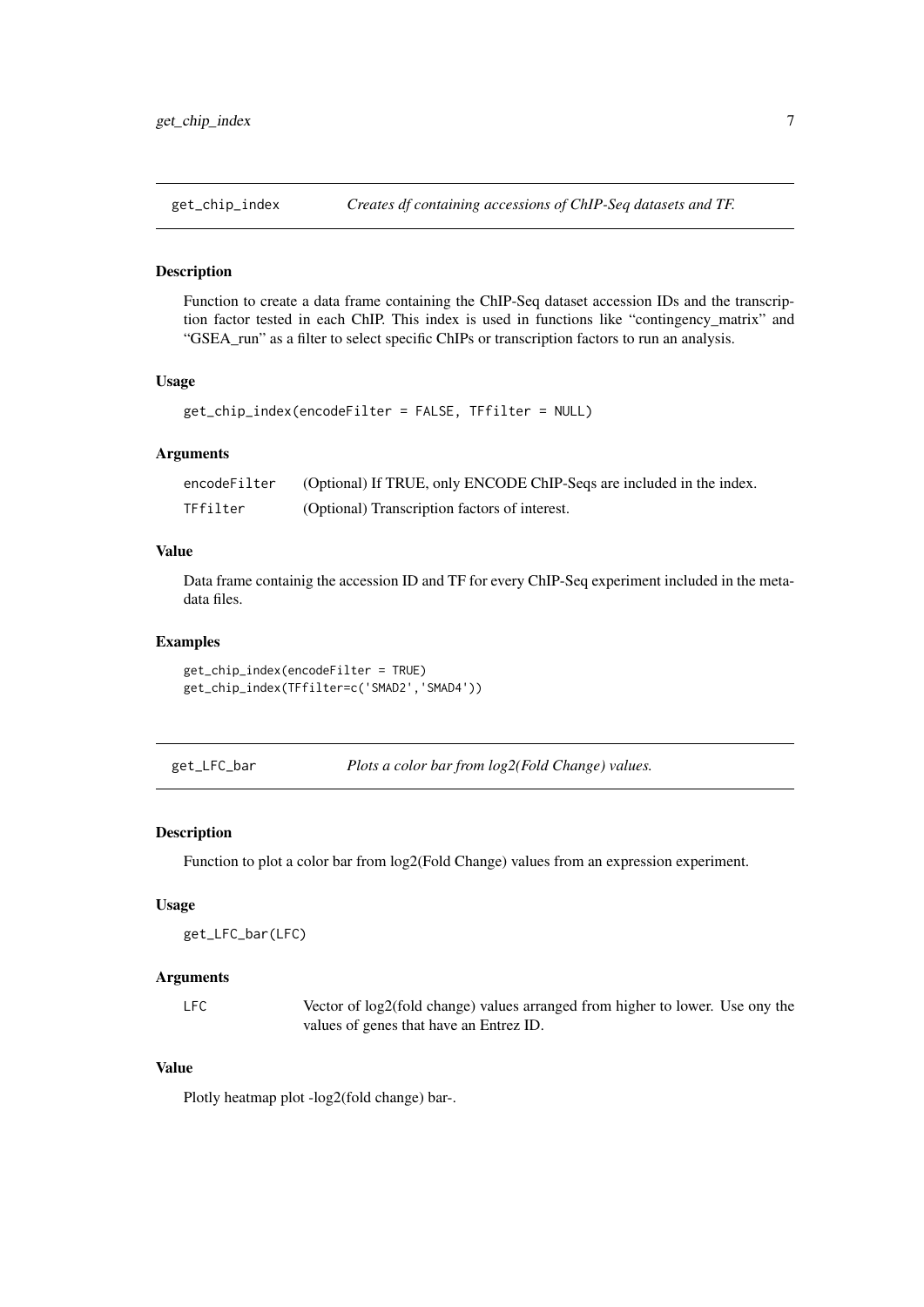<span id="page-7-0"></span>

Used to run examples. List of part of one ChIP-Seq dataset (from wgEncodeEH002402) in GenomicRanges format with 50 peaks.

#### Usage

data("gr.list")

#### Format

List of one ChIP-Seq dataset.

GR2tfbs\_db *Makes a TFBS-gene binding database*

#### Description

GR2tfbs\_db generates a TFBS-gene binding database through the association of ChIP-Seq peak coordinates (provided as a GenomicRange object) to overlapping genes or gene-associated Dnase regions (Ref.db).

#### Usage

```
GR2tfbs_db(Ref.db, gr.list, distanceMargin = 10,
 outputAsVector = FALSE)
```
# Arguments

| Ref.db  | GenomicRanges object containing a database of reference elements (either Genes<br>or gene-associate Dnase regions) including a gene id metacolumn |
|---------|---------------------------------------------------------------------------------------------------------------------------------------------------|
| gr.list | List of GR objects containing ChIP-seq peak coordinates (output of txt2GR).                                                                       |
|         | distance Margin Maximum distance allowed between a gene or DHS to assign a gene to a ChIP-<br>seq peak. Set to 10 bases by default.               |
|         | output As Vector when 'TRUE', the output is a list of vectors instrad of a list of GeneSet objects                                                |

### Value

List of GeneSe objetcs or vectors, one for every ChIP-Seq, storing the IDs of the genes to which the TF bound in the ChIP-Seq.

```
data('DnaseHS_db','gr.list', package='TFEA.ChIP')
GR2tfbs_db(DnaseHS_db, gr.list)
```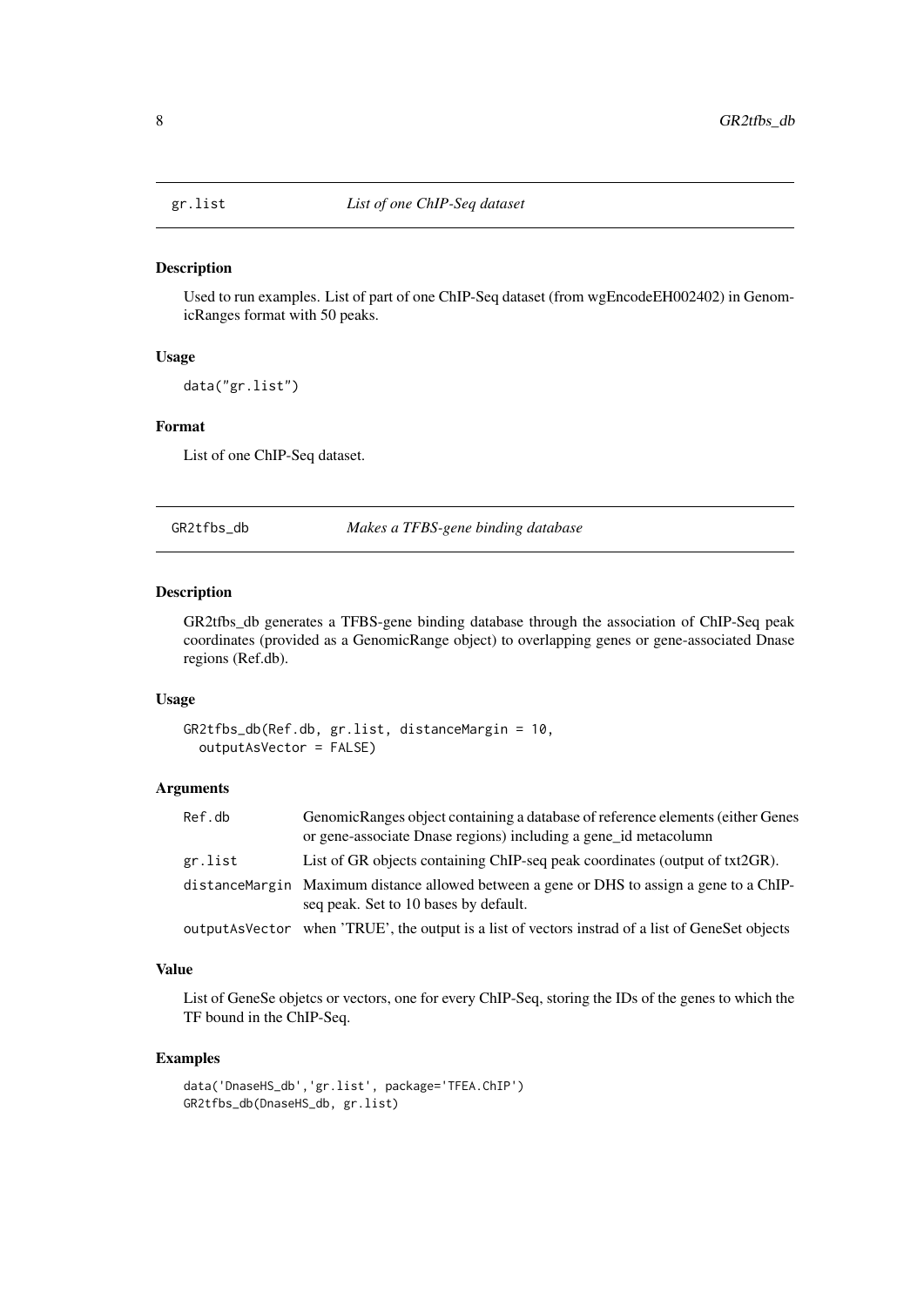<span id="page-8-0"></span>

Used to run examples. Output of the function GSEA.run from the TFEA.ChIP package, contains an enrichment table and two lists, one storing runnign enrichment scores and the other, matches/missmatches along a gene list.

#### Usage

```
data("GSEA.result")
```
#### Format

list of three elements, an erihcment table (data frame), and two list of arrays.

GSEA\_EnrichmentScore *Computes the weighted GSEA score of gene.set in gene.list.*

#### Description

Computes the weighted GSEA score of gene.set in gene.list.

#### Usage

```
GSEA_EnrichmentScore(gene.list, gene.set, weighted.score.type = 0,
  correl.vector = NULL)
```
#### Arguments

| gene.list           | The ordered gene list                                                                                          |
|---------------------|----------------------------------------------------------------------------------------------------------------|
| gene.set            | A gene set, e.g. gene IDs corresponding to a ChIP-Seq experiment's peaks.                                      |
| weighted.score.type |                                                                                                                |
|                     | Type of score: weight: $0$ (unweighted = Kolmogorov-Smirnov), 1 (weighted).<br>and 2 (over-weighted)           |
| correl.vector       | A vector with the coordlations (such as signal to noise scores) corresponding to<br>the genes in the gene list |

# Value

list of: ES: Enrichment score (real number between -1 and +1) arg.ES: Location in gene.list where the peak running enrichment occurs (peak of the 'mountain') RES: Numerical vector containing the running enrichment score for all locations in the gene list tag.indicator: Binary vector indicating the location of the gene sets (1's) in the gene list

```
GSEA_EnrichmentScore(gene.list=c('3091','2034','405','55818'),
gene.set=c('2034','112399','405'))
```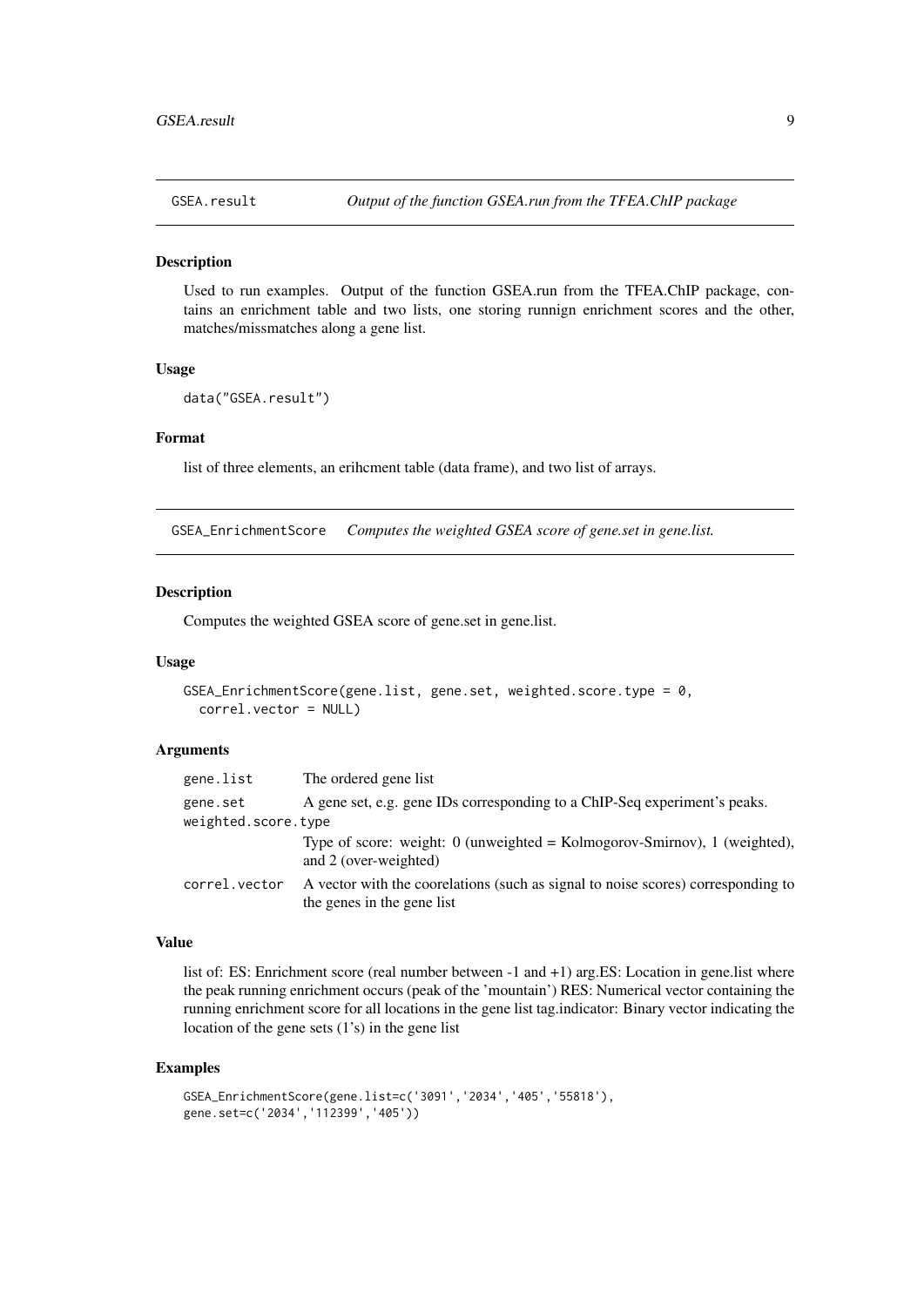<span id="page-9-0"></span>GSEA\_ESpermutations *Calculate enrichment scores for a permutation test.*

# Description

Function to calculate enrichment scores over a randomly ordered gene list.

# Usage

```
GSEA_ESpermutations(gene.list, gene.set, weighted.score.type = 0,
 correl.vector = NULL, perms = 1000)
```
# Arguments

| gene.list           | Vector of gene Entrez IDs.                                                                                     |
|---------------------|----------------------------------------------------------------------------------------------------------------|
| gene.set            | A gene set, e.g. gene IDs corresponding to a ChIP-Seq experiment's peaks.                                      |
| weighted.score.type |                                                                                                                |
|                     | Type of score: weight: $0$ (unweighted = Kolmogorov-Smirnov), 1 (weighted),<br>and 2 (over-weighted)           |
| correl.vector       | A vector with the coorelations (such as signal to noise scores) corresponding to<br>the genes in the gene list |
| perms               | Number of permutations.                                                                                        |

# Value

Vector of Enrichment Scores for a permutation test. gene.set=c('2034','112399','405'), perms=10)

| GSEA run | <i>Function to run a GSEA analysis</i> |
|----------|----------------------------------------|
|----------|----------------------------------------|

# Description

Function to run a GSEA to analyze the distribution of TFBS across a sorted list of genes.

# Usage

```
GSEA_run(gene.list, LFC, chip_index = get_chip_index(),
 get.RES = FALSE, RES.filter = NULL, perms = 1000)
```
# Arguments

| gene.list  | List of Entrez IDs ordered by their fold change.                                                                                                                                                   |
|------------|----------------------------------------------------------------------------------------------------------------------------------------------------------------------------------------------------|
| <b>LFC</b> | Vector of log2(Fold Change) values.                                                                                                                                                                |
| chip_index | Output of the function "get_chip_index", a data frame containing accession IDs<br>of ChIPs on the database and the TF each one tests. If not provided, the whole<br>internal database will be used |
| get.RES    | (Optional) boolean. If TRUE, the function stores Running Enrichment Scores<br>of all/some TF.                                                                                                      |
| RES.filter | (Optional) chr vector. When get.RES==TRUE, allows to choose which TF's<br>Running Enrichment Score to store.                                                                                       |
| perms      | Number of permutations for a permutation test.                                                                                                                                                     |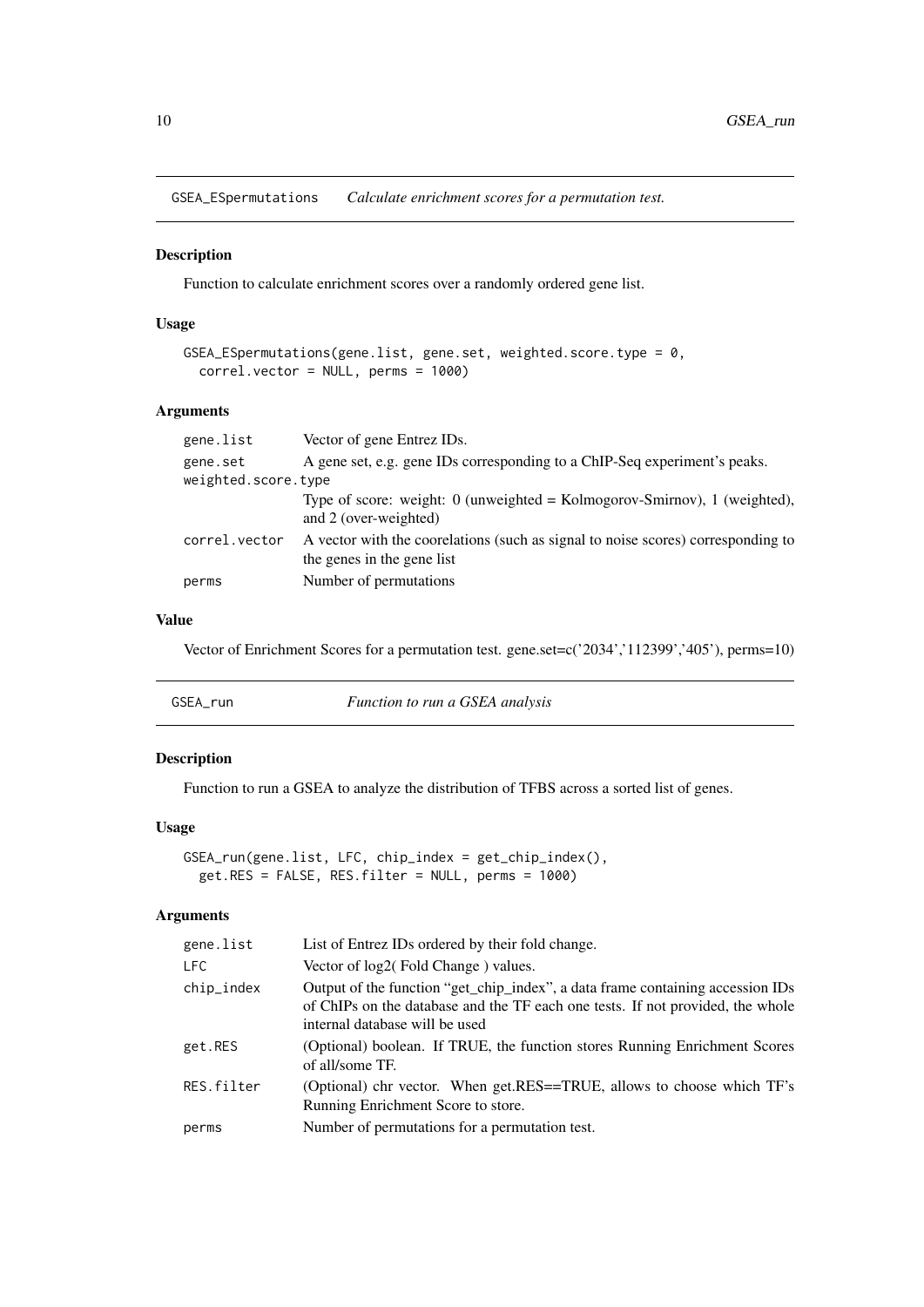#### <span id="page-10-0"></span>highlight\_TF 11

# Value

a list of: Enrichment.table: data frame containing accession ID, Cell type, ChIP-Seq treatment, transcription factor tested, enrichment score, raw and adjusted p-value, and argument of every ChIP-Seq experiment. RES (optional): list of running sums of every ChIP-Seq indicators (optional): list of 0/1 vectors that stores the matches (1) and mismatches (0) between the gene list and the gene set.

#### Examples

```
data('hypoxia',package = 'TFEA.ChIP')
preprocessInputData(hypoxia)
chip_index<-get_chip_index(TFfilter = c('HIF1A','EPAS1','ARNT'))
GSEA.result <- GSEA_run( hypoxia$Genes, hypoxia$log2FoldChange, chip_index, get.RES = TRUE)
```

| highlight_TF | Highlight certain transcription factors in a plotly graph. |  |
|--------------|------------------------------------------------------------|--|
|              |                                                            |  |

# Description

Function to highlight certain transcription factors using different colors in a plotly graph.

#### Usage

highlight\_TF(table, column, specialTF, markerColors)

#### Arguments

| table        | Enrichment matrix/data.frame.                                                                                                                                                                                               |
|--------------|-----------------------------------------------------------------------------------------------------------------------------------------------------------------------------------------------------------------------------|
| column       | Column # that stores the TF name in the matrix/df.                                                                                                                                                                          |
| specialTF    | Named vector containing TF names as they appear in the enrichment matrix/df<br>and nicknames for their color group. Example: specialTF<-c('HIF1A','EPAS1','ARNT','SIN3A')<br>names(specialTF)<-c('HIF','HIF','HIF','SIN3A') |
| markerColors | Vector specifying the shade for every color group.                                                                                                                                                                          |

# Value

List of two objects: A vector to attach to the enrichment matrix/df pointing out the color group of every row. A named vector connecting each color group to the chosen color.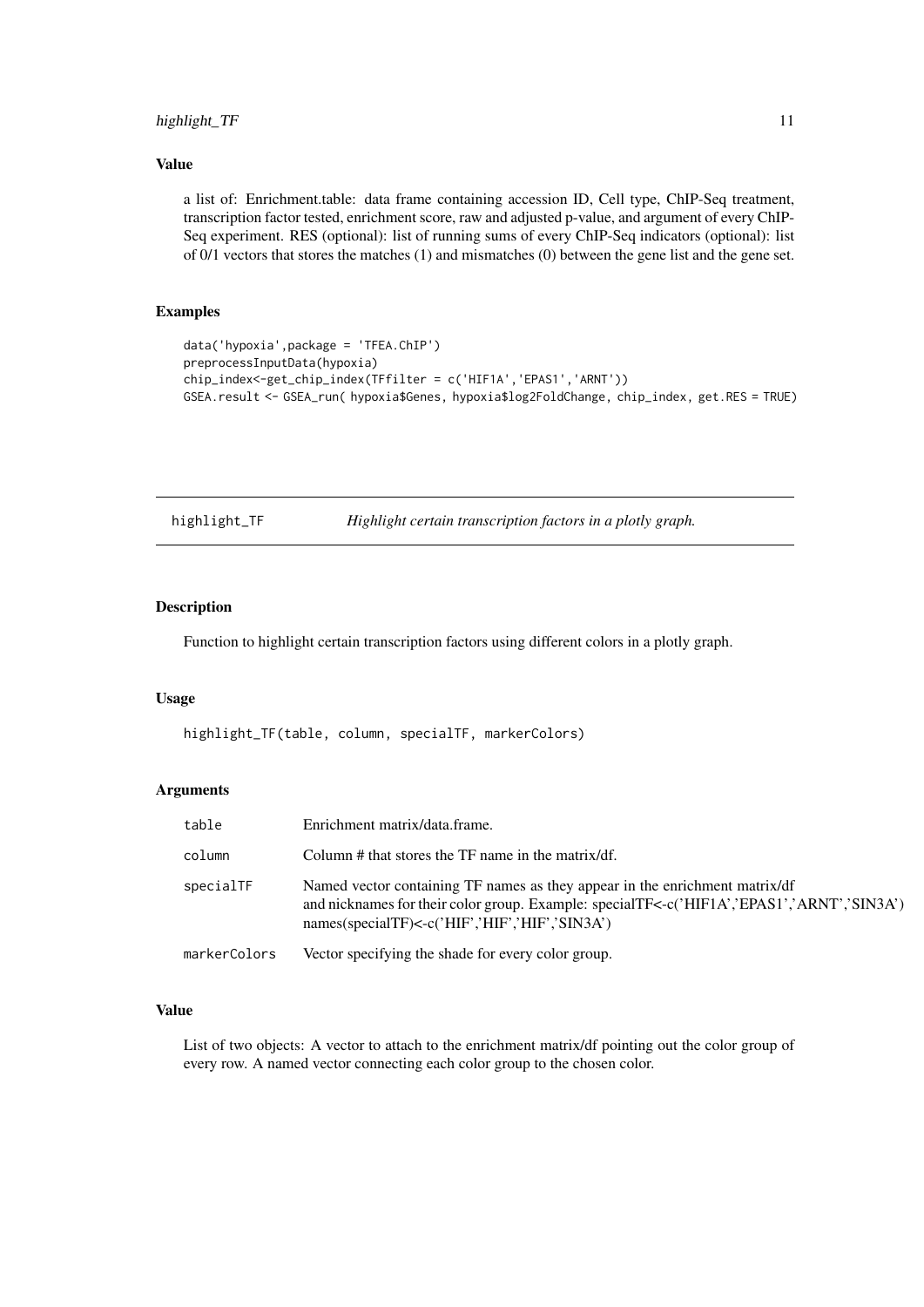<span id="page-11-0"></span>

A data frame containing information of of an RNA-Seq experiment on newly transcripted RNA in HUVEC cells during two conditions, 8h of normoxia and 8h of hypoxia (deposited at GEO as GSE89831). The data frame contains the following fields:

- Gene: Gene Symbol for each gene analyzed.
- Log2FoldChange: base 2 logarithm of the fold change on RNA transcription for a given gene between the two conditions.
- pvalue
- padj: p-value adjusted via FDR.

#### Usage

data("hypoxia")

#### Format

a data frame of 17527 observations of 4 variables.

hypoxia\_DESeq *RNA-Seq experiment*

#### Description

A DESeqResults objetc containing information of of an RNA-Seq experiment on newly transcripted RNA in HUVEC cells during two conditions, 8h of normoxia and 8h of hypoxia (deposited at GEO as GSE89831).

# Usage

hypoxia\_DESeq

# Format

a DESeqResults objtec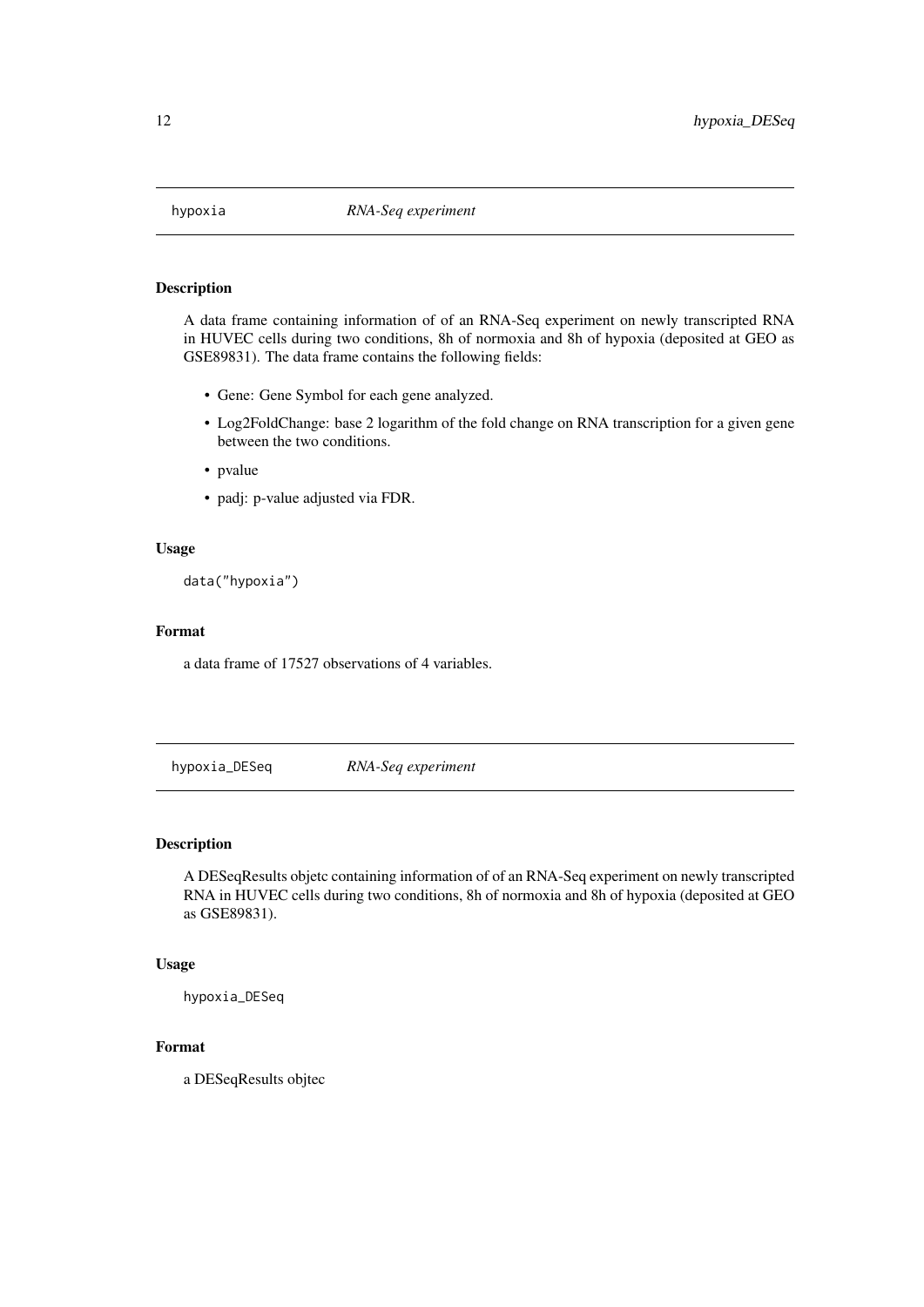<span id="page-12-0"></span>

Used to run examples. Array of 2754 log2(Fold Change) values extracted from an RNA-Seq experiment.

# Usage

data("log2.FC")

# Format

Array of 2754 log2(Fold Change) values.

makeTFBSmatrix *Function to search for a list of entrez gene IDs.*

# Description

Function to search for a list of entrez gene IDs in a TF-gene binding data base.

# Usage

```
makeTFBSmatrix(GeneList, id_db, geneSetAsInput = TRUE)
```
### Arguments

| GeneList | Array of gene Entrez IDs                                                      |
|----------|-------------------------------------------------------------------------------|
| id db    | TF - gene binding database.                                                   |
|          | geneSetAsInput TRUE for lists of GeneSet objects, FALSE for lists of vectors. |

# Value

1/0 matrix. Each row represents a gene, each column, a ChIP-Seq file.

```
data('tfbs.database','Entrez.gene.IDs',package = 'TFEA.ChIP')
makeTFBSmatrix(Entrez.gene.IDs,tfbs.database)
```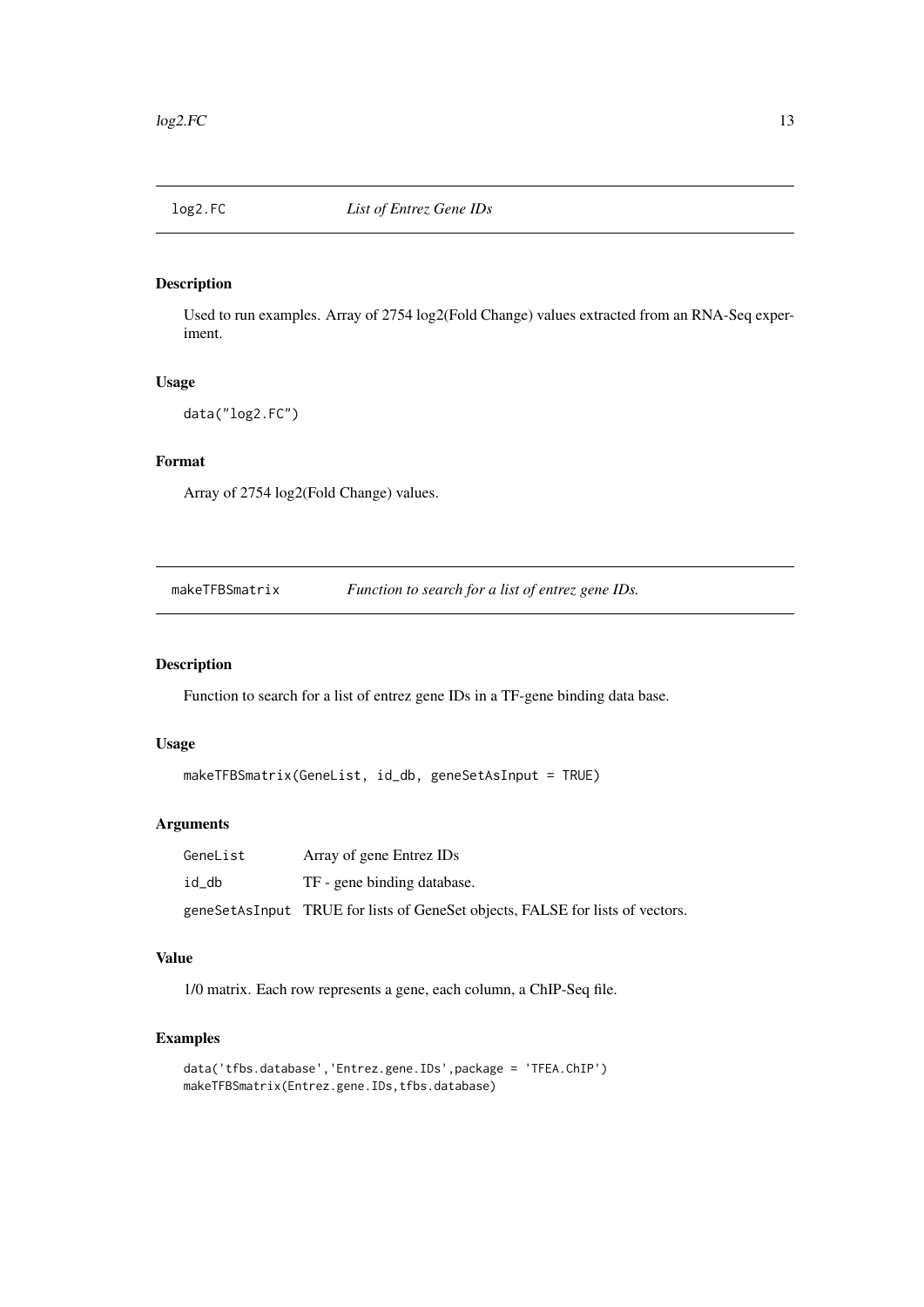<span id="page-13-0"></span>Its rows correspond to human genes, and its columns, to every ChIP-Seq experiment in the database. The values are  $1 -$  if the ChIP-Seq has a peak assigned to that gene – or  $0 -$  if it hasn't –.

# Usage

data("Mat01")

# Format

a matrix of 1060 columns and 16797 rows

MetaData *TF-gene binding DB metadata*

# Description

A data frame containing information about the ChIP-Seq experiments used to build the TF-gene binding DB. Fields in the data frame:

- Accession: Accession ID of the experiment.
- Cell: Cell line or tissue.
- 'Cell Type': More information about the cells.
- Treatment
- Antibody
- TF: Transcription factor tested in the ChIP-Seq experiment.

#### Usage

data("MetaData")

# Format

A data frame of 1060 observations of 6 variables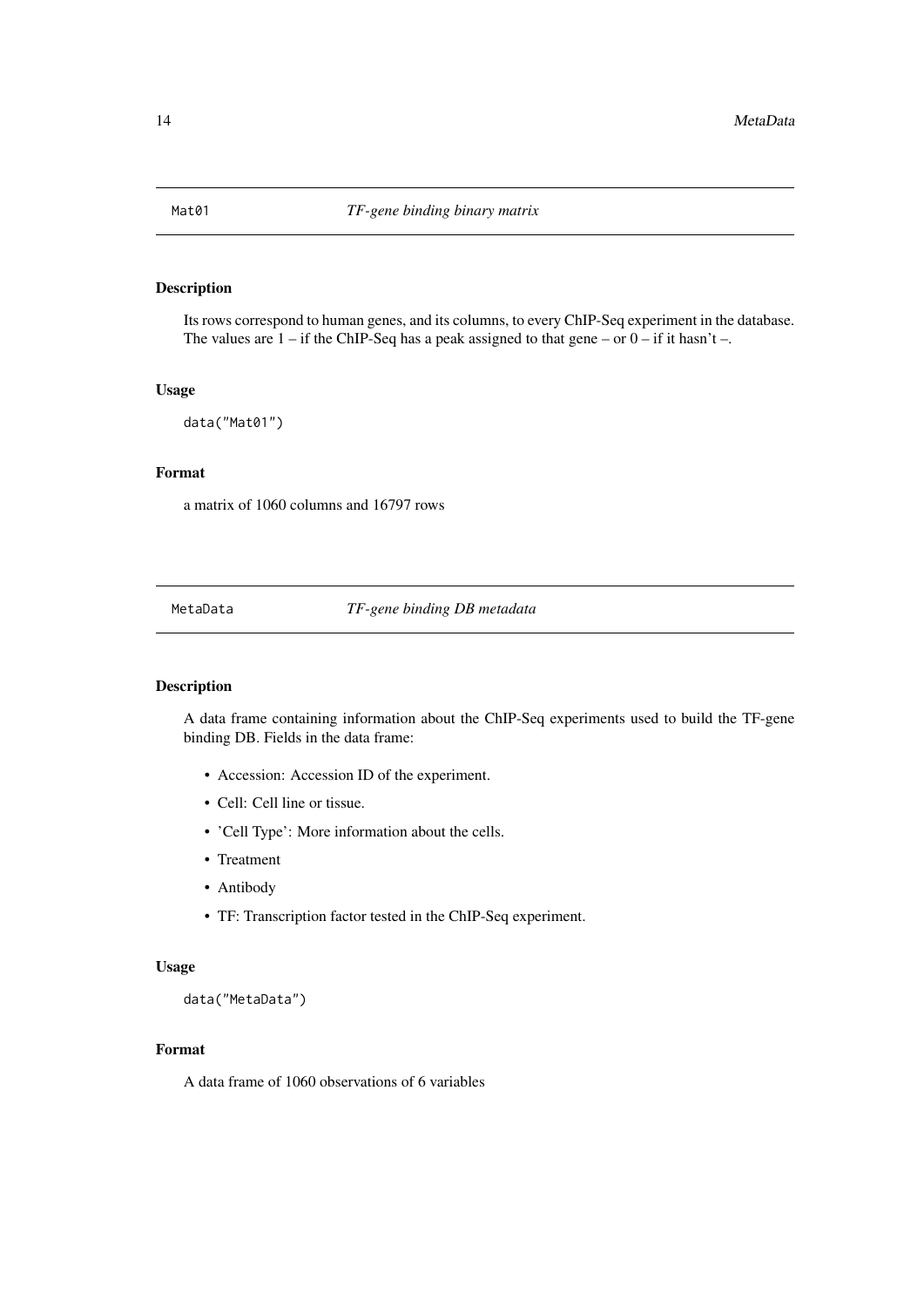<span id="page-14-0"></span>

Function to generate an interactive html plot from a transcription factor enrichment table, output of the function 'getCMstats'.

#### Usage

```
plot_CM(CM.statMatrix, plot_title = NULL, specialTF = NULL,
 TF_colors = NULL)
```
# Arguments

| CM.statMatrix | Output of the function 'getCMstats'. A data frame storing: Accession ID of<br>every ChIP-Seq tested, Transcription Factor, Odds Ratio, p-value and adjusted<br>p-value.                                                                                                           |
|---------------|-----------------------------------------------------------------------------------------------------------------------------------------------------------------------------------------------------------------------------------------------------------------------------------|
| plot_title    | The title for the plot.                                                                                                                                                                                                                                                           |
| specialTF     | (Optional) Named vector of TF symbols -as written in the enrichment table- to<br>be highlighted in the plot. The name of each element of the vector specifies<br>its color group, <i>i.e.:</i> naming elements HIF1A and HIF1B as 'HIF' to represent<br>them with the same color. |
| TF_colors     | (Optional) Nolors to highlight TFs chosen in specialTF.                                                                                                                                                                                                                           |
|               |                                                                                                                                                                                                                                                                                   |

#### Value

plotly scatter plot.

# Examples

```
data('stat_mat',package = 'TFEA.ChIP')
plot_CM(stat_mat)
```
plot\_ES *Plots Enrichment Score from the output of GSEA.run.*

#### Description

Function to plot the Enrichment Score of every member of the ChIPseq binding database.

# Usage

```
plot_ES(GSEA_result, LFC, plot_title = NULL, specialTF = NULL,
 TF_colors = NULL, Accession = NULL, TF = NULL)
```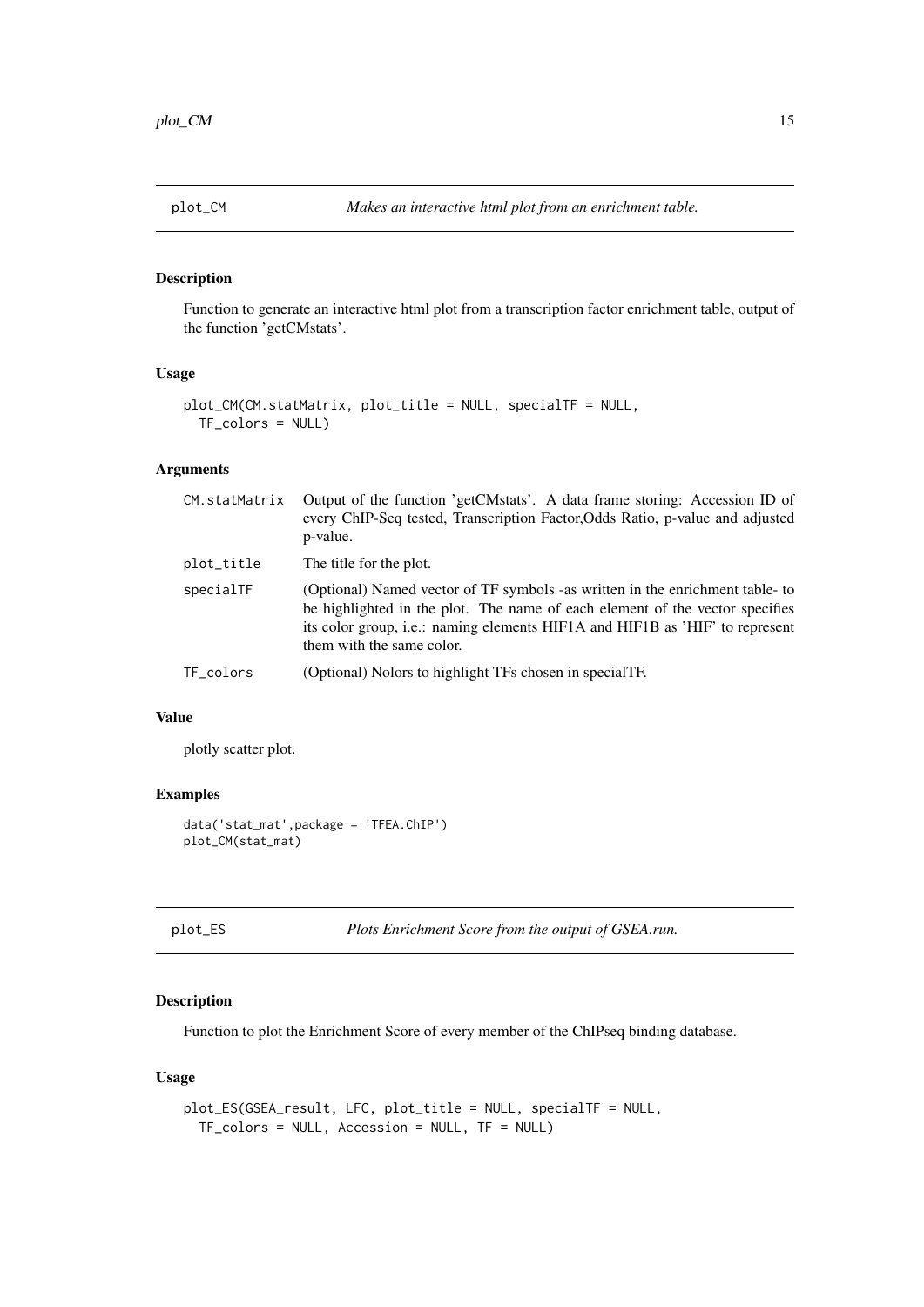# <span id="page-15-0"></span>Arguments

| GSEA_result | Returned by GSEA_run                                                                                                                                                                                                                                        |
|-------------|-------------------------------------------------------------------------------------------------------------------------------------------------------------------------------------------------------------------------------------------------------------|
| <b>LFC</b>  | Vector with log2(Fold Change) of every gene that has an Entrez ID. Arranged<br>from higher to lower.                                                                                                                                                        |
| plot_title  | (Optional) Title for the plot                                                                                                                                                                                                                               |
| specialTF   | (Optional) Named vector of TF symbols -as written in the enrichment table-to<br>be highlighted in the plot. The name of each element specifies its color group,<br>i.e.: naming elements HIF1A and HIF1B as 'HIF' to represent them with the<br>same color. |
| TF_colors   | (Optional) Colors to highlight TFs chosen in special TF.                                                                                                                                                                                                    |
| Accession   | (Optional) restricts plot to the indicated list dataset IDs.                                                                                                                                                                                                |
| TF          | (Optional) restricts plot to the indicated list transcription factor names.                                                                                                                                                                                 |
|             |                                                                                                                                                                                                                                                             |

# Value

Plotly object with a scatter plot -Enrichment scores- and a heatmap -log2(fold change) bar-.

# Examples

```
data('GSEA.result','log2.FC',package = 'TFEA.ChIP')
TF.hightlight<-c('EPAS1')
names(TF.hightlight)<-c('EPAS1')
col<- c('red')
plot_ES(GSEA.result,log2.FC,specialTF = TF.hightlight,TF_colors = col)
```

```
plot_RES Plots all the RES stored in a GSEA_run output.
```
# Description

Function to plot all the RES stored in a GSEA\_run output.

# Usage

```
plot_RES(GSEA_result, LFC, plot_title = NULL, line.colors = NULL,
 line.styles = NULL, Accession = NULL, TF = NULL)
```
# Arguments

| GSEA_result | Returned by GSEA_run                                                                                 |
|-------------|------------------------------------------------------------------------------------------------------|
| LFC.        | Vector with log2(Fold Change) of every gene that has an Entrez ID. Arranged<br>from higher to lower. |
| plot_title  | (Optional) Title for the plot.                                                                       |
| line.colors | (Optional) Vector of colors for each line.                                                           |
| line.styles | (Optional) Vector of line styles for each line ('solid'/'dash'/'longdash').                          |
| Accession   | (Optional) restricts plot to the indicated list dataset IDs.                                         |
| TF          | (Optional) restricts plot to the indicated list transcription factor names.                          |
|             |                                                                                                      |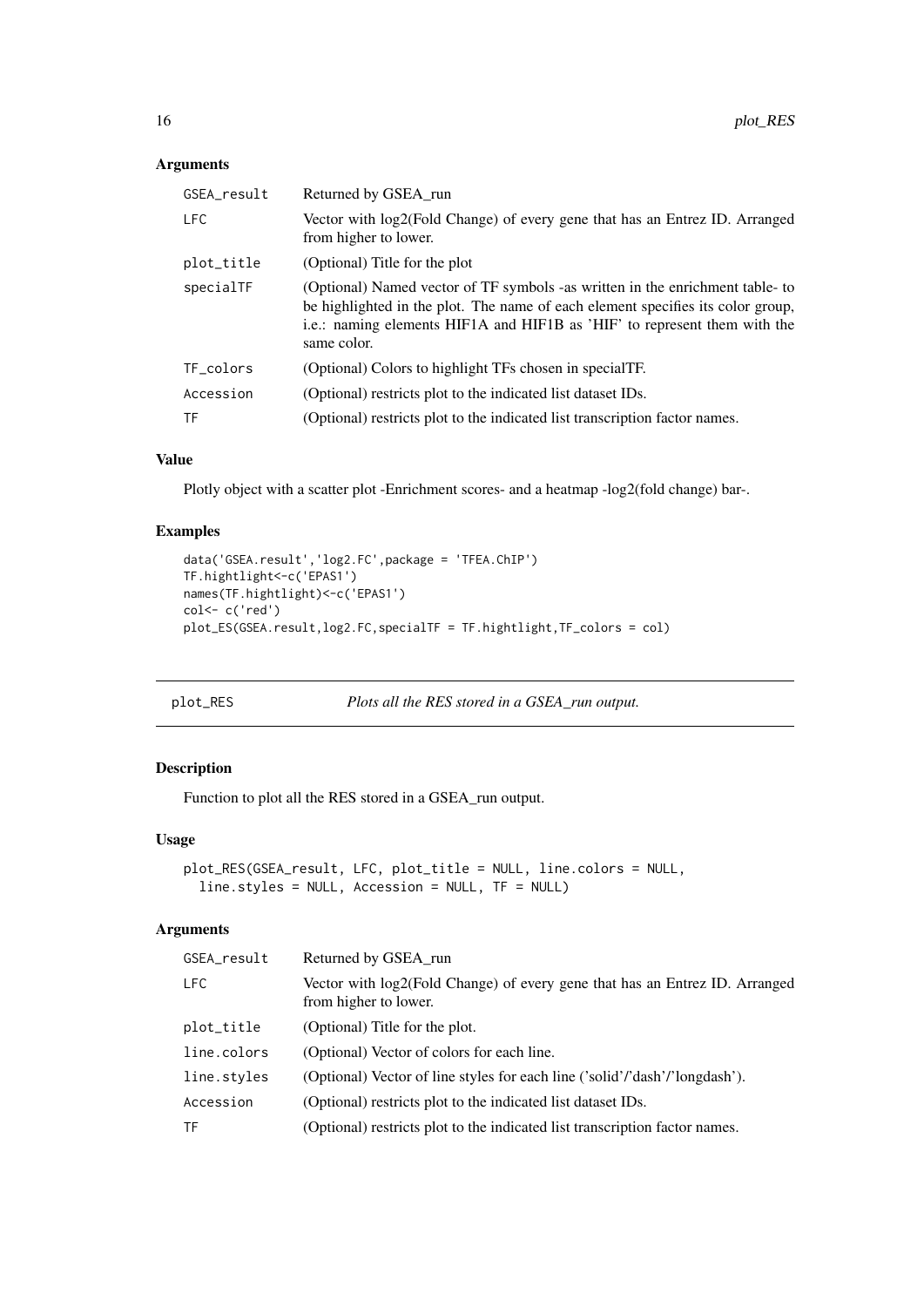#### <span id="page-16-0"></span>preprocessInputData 17

# Value

Plotly object with a line plot -running sums- and a heatmap -log2(fold change) bar-.

#### Examples

```
data('GSEA.result','log2.FC',package = 'TFEA.ChIP')
plot_RES(GSEA.result,log2.FC,TF=c('STAT1'),
    Accession=c('GSM2390642','wgEncodeEH002867'))
```
preprocessInputData *Extracts data from a DESeqResults object or a data frame.*

# Description

Function to extract Gene IDs, logFoldChange, and p-val values from a DESeqResults object or data frame. Gene IDs are translated to ENTREZ IDs, if possible, and the resultant data frame is sorted accordint to decreasing log2(Fold Change). Translating gene IDs from mouse to their equivalent human genes is avaible using the variable "mode".

# Usage

```
preprocessInputData(inputData, mode = "h2h")
```
### Arguments

| inputData | DESeqResults object or data frame. In all cases must include gene IDs. Data<br>frame inputs should include 'pvalue' and 'log2FoldChange' as well.                |
|-----------|------------------------------------------------------------------------------------------------------------------------------------------------------------------|
| mode      | Specify the organism used: 'h2h' for homo sapiens gene IDs, 'm2m' for mouse<br>gene IDs, or 'm2h' to get the corresponding human gene IDs from a mouse<br>input. |

# Value

A table containing Entrez Gene IDs, LogFoldChange and p-val values (both raw p-value and fdr adjusted p-value), sorted by log2FoldChange.

```
data('hypoxia_DESeq',package='TFEA.ChIP')
preprocessInputData(hypoxia_DESeq)
```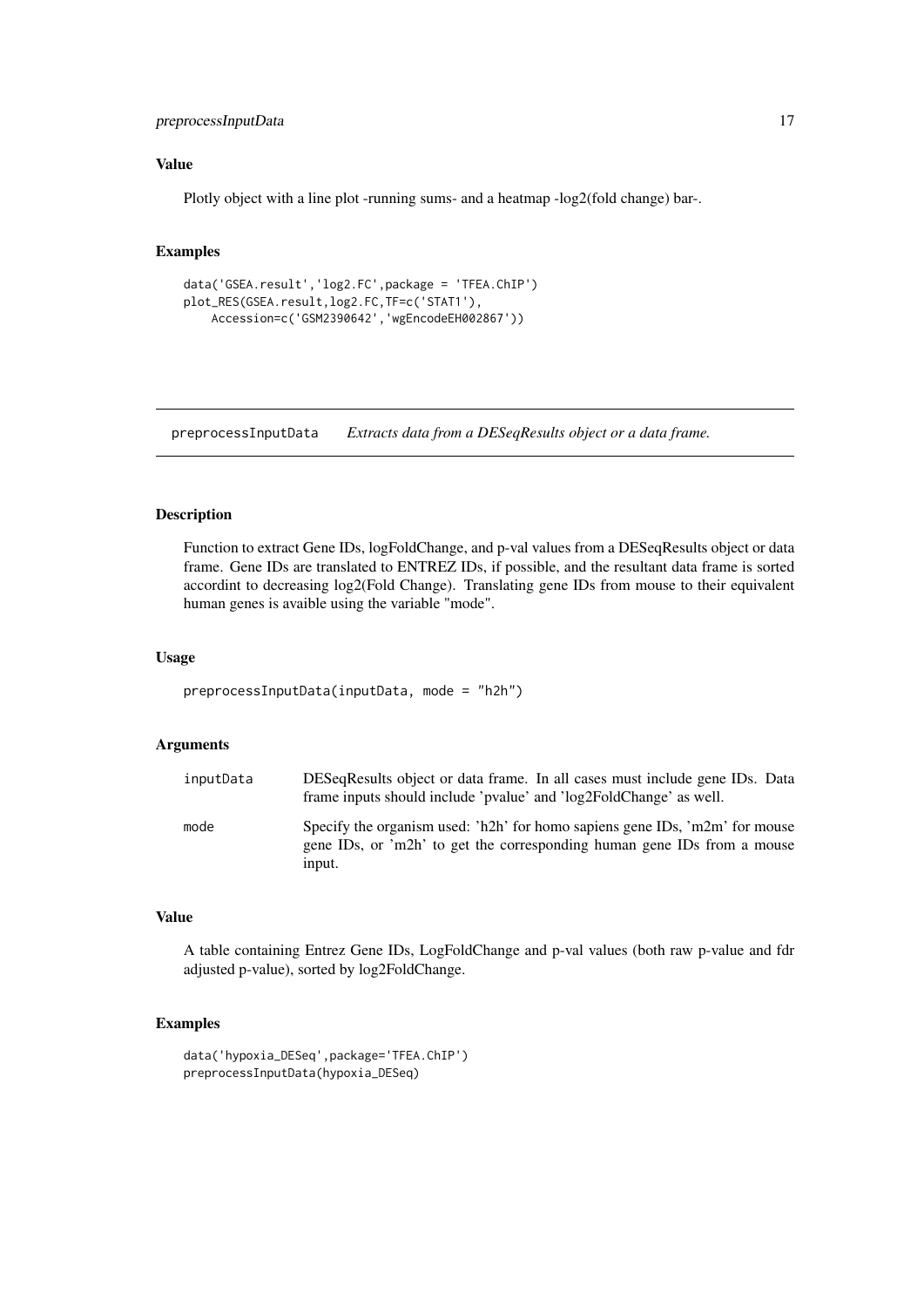<span id="page-17-0"></span>

Rank the TFs in the output from 'getCMstats' using Wilcoxon rank-sum test or a GSEA-like approach.

## Usage

```
rankTFs(resultsTable, rankMethod = "gsea", makePlot = FALSE,
 plotTitle = "TF ranking")
```
#### Arguments

| resultsTable | Output from the function 'getCMstats'                                                            |
|--------------|--------------------------------------------------------------------------------------------------|
| rankMethod   | "wilcoxon" or "gsea".                                                                            |
| makePlot     | (Optional) For rankMethod="gsea". If TRUE, generates a plot for TFs with a<br>p-value $< 0.05$ . |
| plotTitle    | (Optional) Title for the plot.                                                                   |

# Value

data frame containing:

- For Wilcoxon rank-sum test: rank, TF name, test statistic ('wilc\_W), p-value, Freeman's theta, epsilon-squared anf effect size
- For GSEA-like ranking: TF name, enrichment score, argument, p-value, number of ChIPs

#### Examples

```
data('stat_mat',package = 'TFEA.ChIP')
rankTFs( stat_mat )
```
Select\_genes *Extracts genes according to logFoldChange and p-val limits*

#### Description

Function to extract Gene IDs from a dataframe according to the established limits for log2(FoldChange) and p-value. If possible, the function will use the adjusted p-value column.

#### Usage

```
Select_genes(GeneExpression_df, max_pval = 0.05, min_pval = 0,
 max_LFC = NULL, min_LFC = NULL)
```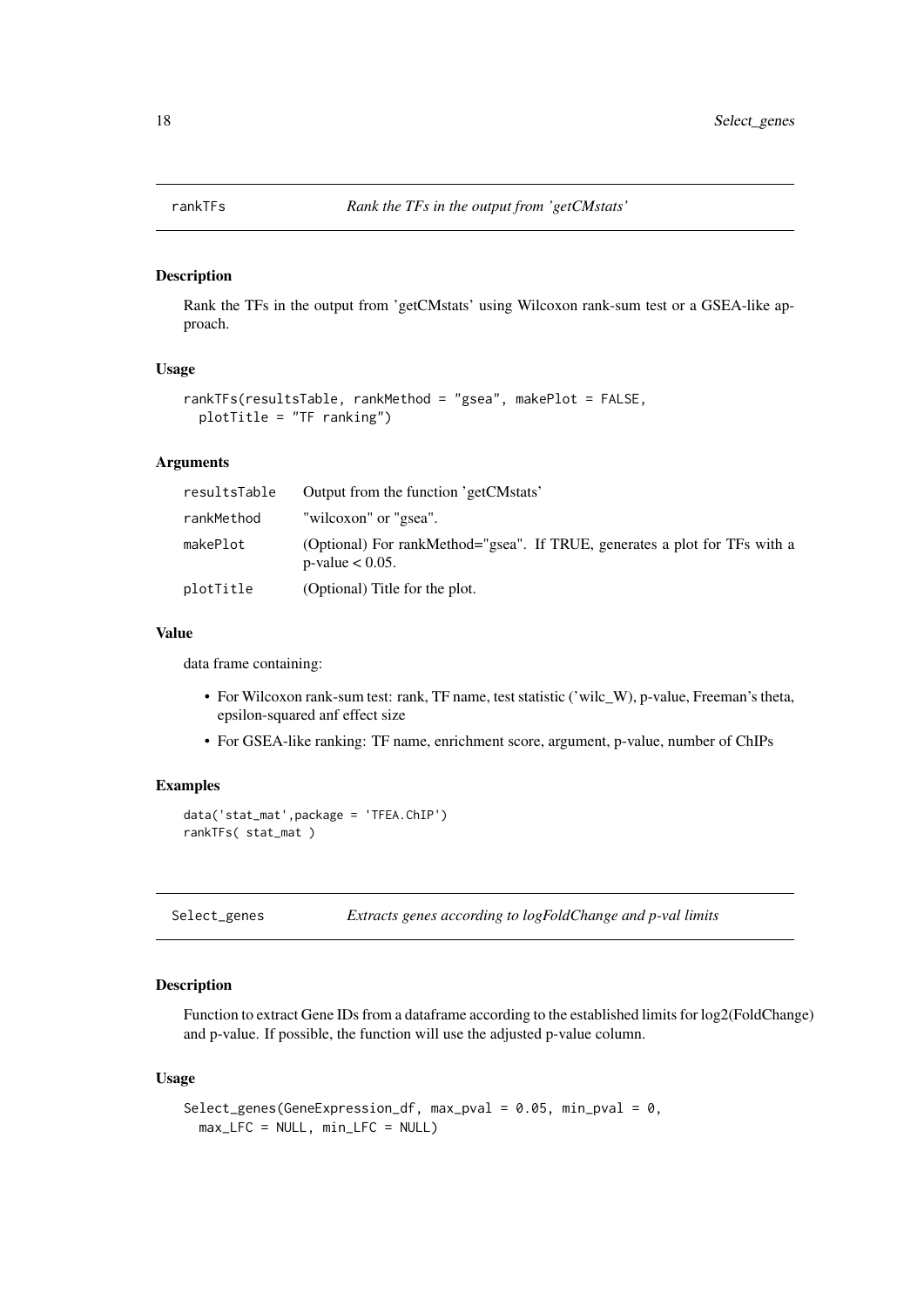<span id="page-18-0"></span>set\_user\_data 19

#### Arguments

| GeneExpression_df |                                                                                          |
|-------------------|------------------------------------------------------------------------------------------|
|                   | A data frame with the folowing fields: 'Gene', 'pvalue' or 'pval.adj', 'log2FoldChange'. |
| max_pval          | maximum p-value allowed, 0.05 by default.                                                |
| min_pval          | minimum p-value allowed, 0 by default.                                                   |
| $max$ $LFC$       | maximum log2(FoldChange) allowed.                                                        |
| min_LFC           | minimum log2(FoldChange) allowed.                                                        |

# Value

A vector of gene IDs.

#### Examples

```
data('hypoxia',package='TFEA.ChIP')
Select_genes(hypoxia)
```
set\_user\_data *Sets the data objects as default.*

# Description

Function to set the data objects provided by the user as default to the rest of the functions.

# Usage

set\_user\_data(metadata, binary\_matrix)

# Arguments

| metadata      | Data frame/matrix/array contaning the following fields: 'Name','Accession','Cell','Cell<br>Type','Treatment','Antibody','TF'.                                                                                                                                                     |
|---------------|-----------------------------------------------------------------------------------------------------------------------------------------------------------------------------------------------------------------------------------------------------------------------------------|
| binary_matrix | Matrix $[n,m]$ which rows correspond to all the human genes that have been as-<br>signed an Entrez ID, and its columns, to every ChIP-Seq experiment in the<br>database. The values are $1 - if$ the ChIP-Seq has a peak assigned to that gene $-$<br>or $0 - if$ it hasn't $-$ . |

# Value

sets the user's metadata table and TFBS matrix as the variables 'MetaData' and 'Mat01', used by the rest of the package.

```
data('MetaData','Mat01',package='TFEA.ChIP')
# For this example, we will usethe variables already included in the
# package.
set_user_data(MetaData,Mat01)
```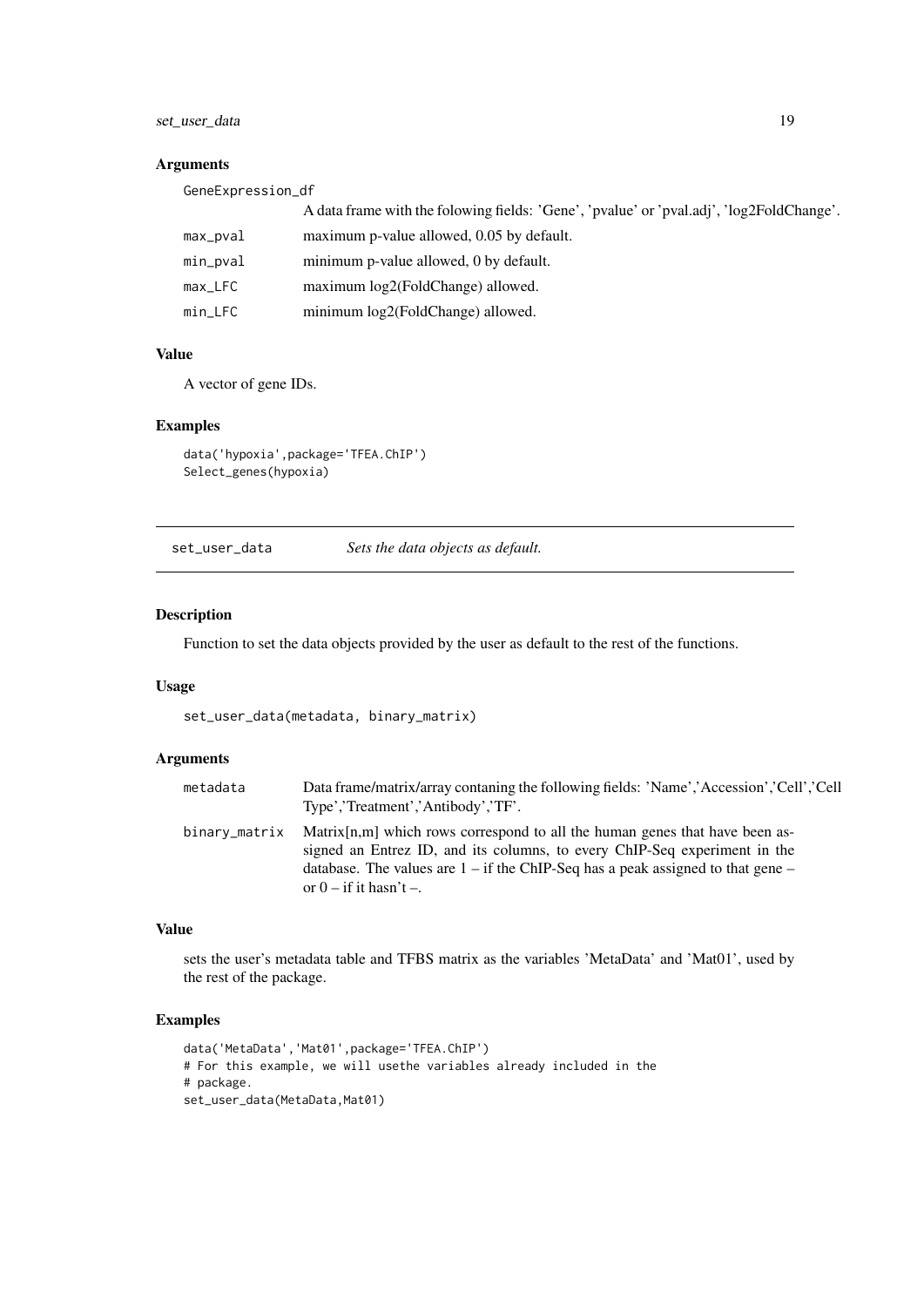<span id="page-19-0"></span>

Used to run examples. Output of the function getCMstats from the TFEA.ChIP package, is a data frame storing the following fields:

- Accession: GEO or Encode accession ID for each ChIP-Seq dataset.
- Cell: cell type on which the ChIP-Seq experiment was performed
- Treatment: treatment used on the cells
- TF: Transcription Factor tested.
- p.value: raw p-value of the Fisher test performed on a contingency matrix for each ChIP-Seq experiment.
- OR: Odds Ratio on the contingency matrix done for each ChIP-Seq experiment.
- log2.OR
- adj.p.value: p-value adjusted by FDR
- log10.adj.pVal
- distance: euclidean distance from (log10.adj.pval, log2.OR) to the coordinates origin.

#### Usage

```
data("stat_mat")
```
#### Format

a data frame of 10 rows and 6 variables

tfbs.database *TFBS database for 3 ChIP-Seq datasets.*

# Description

Used to run examples. Output of the function GR2tfbs\_db from the TFEA.ChIP package. Contains a list of three vectors of Entrez Gene IDs assoctiated to three ChIP-Seq experiments

# Usage

data("tfbs.database")

#### Format

a data frame of 10 rows and 6 variables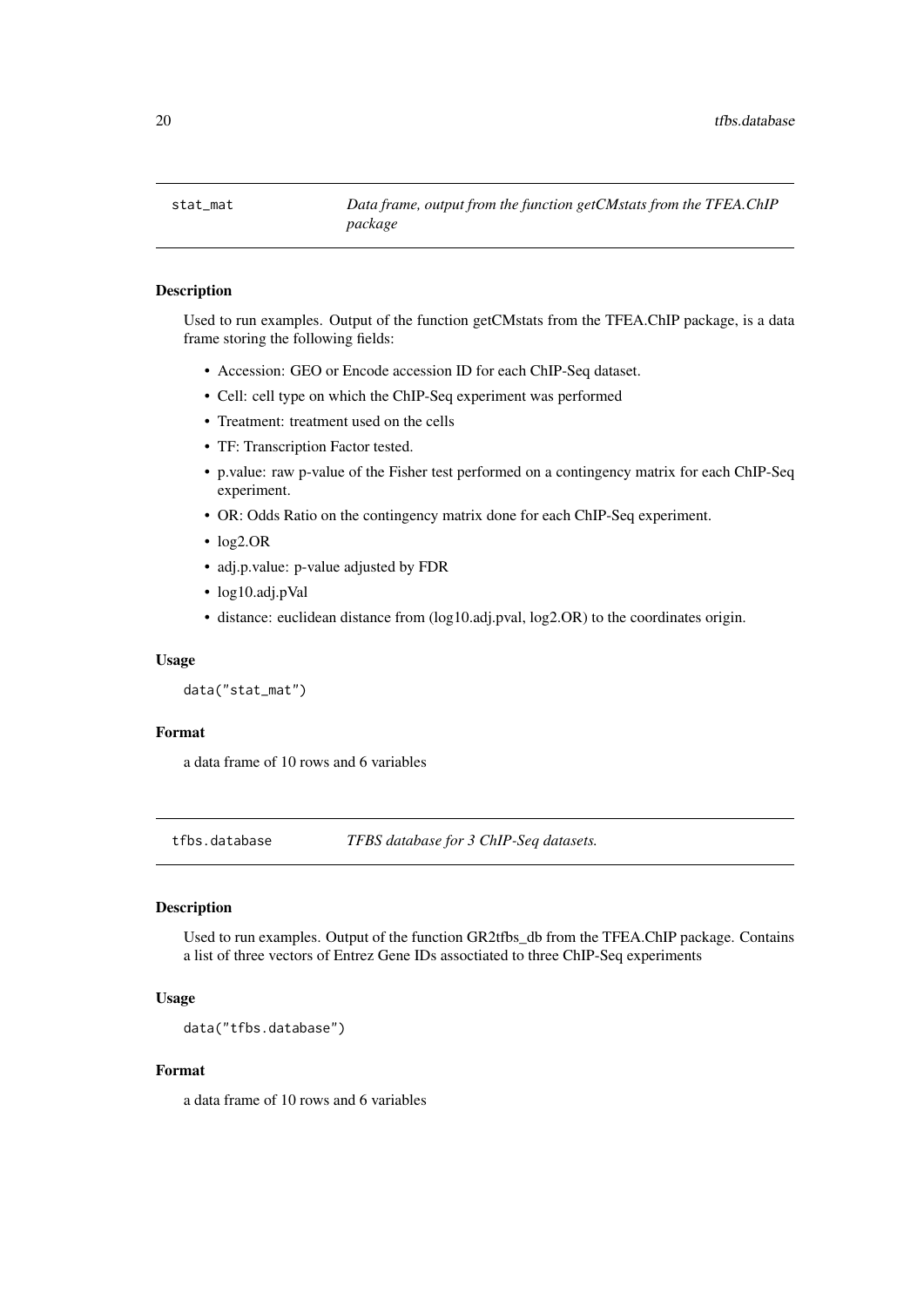<span id="page-20-0"></span>

Function to filter a ChIP-Seq output (in .narrowpeak or MACS's peaks.bed formats) and then store the peak coordinates in a GenomicRanges object, associated to its metadata.

# Usage

txt2GR(fileTable, format, fileMetaData, alpha = NULL)

# Arguments

#### Value

The function returns a GR object generated from the ChIP-Seq dataset input.

```
data('ARNT.peaks.bed','ARNT.metadata',package = 'TFEA.ChIP')
ARNT.gr<-txt2GR(ARNT.peaks.bed,'macs1.4',ARNT.metadata)
```